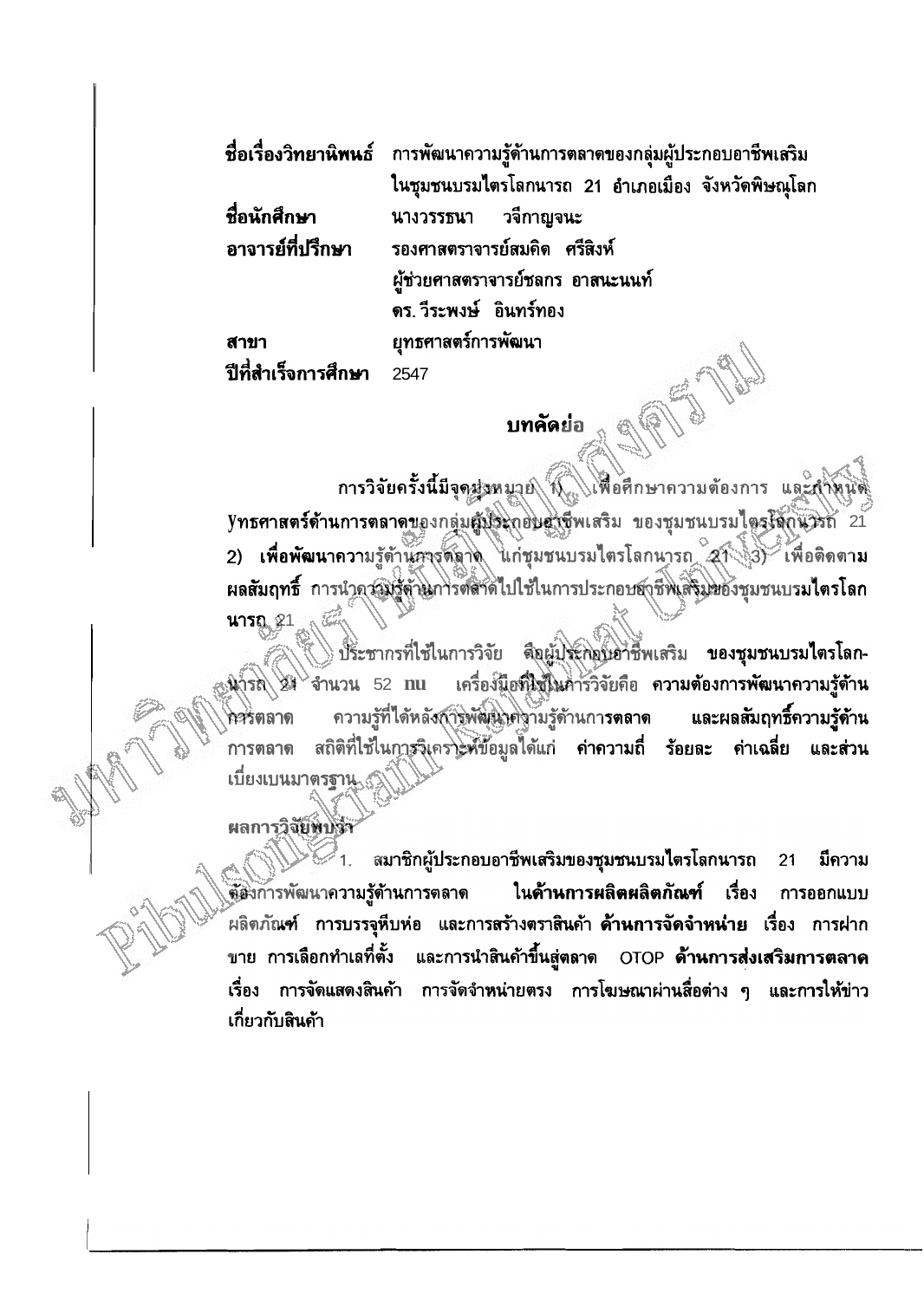$2.$ สมาชิกผู้ประกอบอาชีพเสริมของชุมชนบรมไตรโลกนารถ  $21$ มีการ พัฒนาความรู้ด้านการตลาด ใน ด้านการผลิตผลิตภัณฑ์ มีความรู้เฉลี่ยในระดับปานกลาง โดยมีความรู้ด้านผลิตผลิตภัณฑ์สูงสุดคือ สมาชิกสามารถนำสินค้ามาดัดแปลงเป็นของฝากได้ ด้านการจัดจำหน่าย มีความรู้เฉลี่ยในระดับมาก โดยมีความรู้ด้านการจัดจำหน่ายสูงสุดคือ สมาชิกมีความรู้เกี่ยวกับการนำสินค้าไปฝากจำหน่าย ด้านการส่งเสริมการตลาด มีความรู้ โดยมีความรู้ด้านการส่งเสริมการตลาดสูงสุดคือ ด้านการตลาดเฉลี่ยในระดับมาก สมาชิก สามารถนำสินค้าไปฝากจำหน่ายตามแหล่งท่องเที่ยวของจังหวัดได้

3. การติดตามผลสัมฤทธิ์ความรู้ด้านการตลาดของ $\hat{z}^{\dagger}_{\alpha}$ สมิงชิตผู้ประกอบอาชีพ เสริมของชุมชนบรมไตรโลกนารถ 21 ใน ด้านการผลิตผลิตภัณฑ์ มีผลสัมฤทธิ์หลังจาก นำไปปฏิบัติเฉลี่ยในระดับมาก โดยมีผลสัมฤทธิ์หลังสหน้าไปปฏิบัติด้านผลิตผลิตภัณฑ์สงสด คือ สร้างตราสินค้าของชุมชนได้ ด้าน การจัดจำสมงาย มีผลสัมฤทธิ์หลังจากนำไปปฏิบัติเฉลี่ย ในระดับมาก โดยมีผลสัมฤทธิ์หลังจากนำไปปฏิบัติด้านการจัดจำหน่ายสูงสุดคือ (กำรับวิสันค้า ไปฝากจำหน่าย ด้านการสิ่งเสริมทารตลาด มีผลสัมฤทธิ์หลังจากนำไปปฏิบัติตำนัการตลาด .<br>โดยมีผลสัมผู้ของลังจากนำไปปฏิบัติด้านกิ่งรสังเสริมการตลาดส**ูงสุดคือ** เฉลี่ยในระดับมาก การนำสินค้าไปฝากจำพนายตามแหล่งท่องเที่ยวของจังหวัด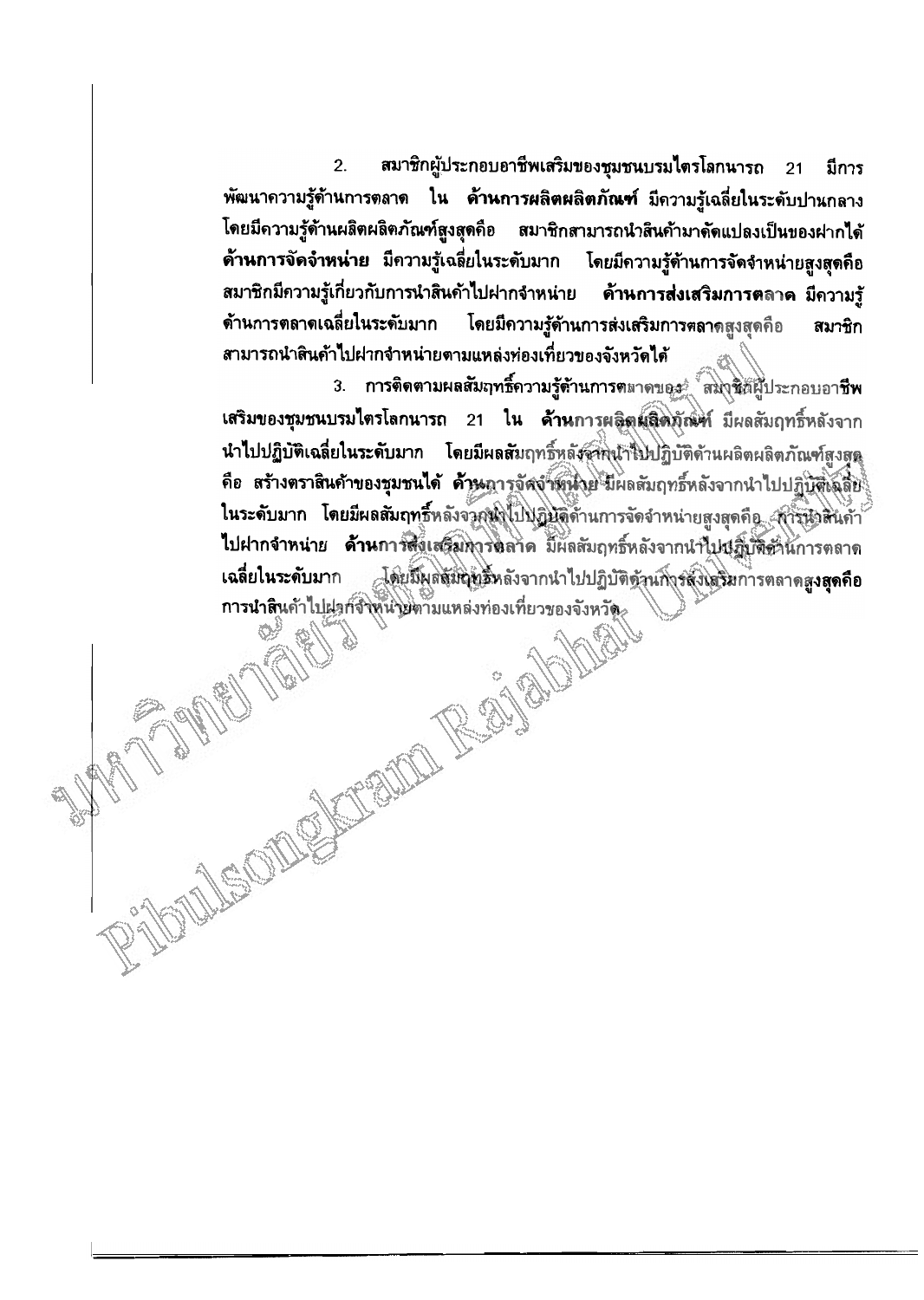| <b>Title</b>    | DEVELOPMENT OF MARKETING KNOWLEDGE FOR          |
|-----------------|-------------------------------------------------|
|                 | PART-TIME WORKERS GROUP IN BOROM                |
|                 | <b>TRAILOKANAT 21 COMMUNITY MUANG DISTRICT,</b> |
|                 | <b>PHITSANULOK</b>                              |
| Author          | Mrs. Wanthana<br>Wajeekanjana                   |
| <b>Advisors</b> | Associate Professor <b>Somkid</b> Srising       |
|                 | Assistant Professor Chonlakorn Assananon        |
|                 | Dr. Weerapong Inthong                           |
| Fleid           | <b>Development Strategy</b>                     |
| Year            | 2004                                            |

The purposes of this research were (1) to studying marketing needs and strategic planning of part time career groups, (2) to develop marketing strategic planning and (3) to follow up achievement after using new marketing strategy of the part-time career groups in Boromtrilokenart community 21, The sampling group was 52 careers from Boromtrilokenart

**ABSTRACT** 

community 21. The instrument was questionnaire to explore needs of marketing, knowledge for marketing development, and marketing achievement. Statistics using for data analyzing were percents, **H** and **O** 

SOM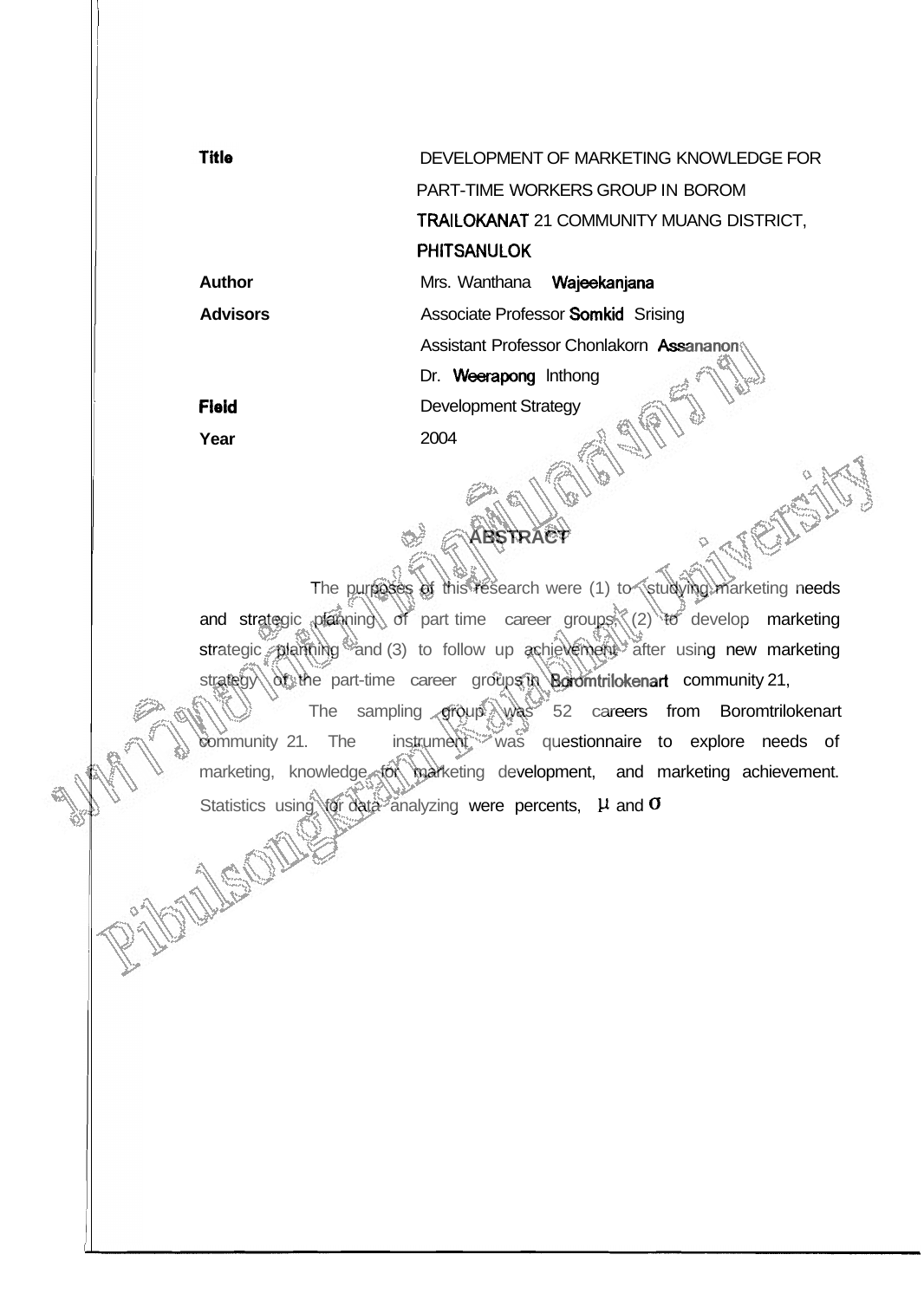## **The results of research** :

1) The part-time career members needed marketing development knowledge and more knowledge about producing products, designing, packaging, and marketing logo. For delivering, then needed selling places, bringing goods to OTOP markets. For marketing support, they needed direct sale marketing, advertisement through mass-medias rightly

2) The part-time career members were better product producing development in the middle level average by adapting their products into souvenirs. They gained delivering knowledge in high level by knowing how and where to deliver goods. They also gained knowledge for market boosting for dealing goods at the provincial tourist points.

3) Following up marketing achievement, the members succeeded in product producing in high level. They were able to produce their goods with their awn logos in high level. For goods dealing, they were able to deliver goods to sub-dealers in high level. For marketing boosting, they were successful in high level from dealing their goods to the sub-dealers at the to the places in the place of the Province Province Province Province Province Province Province Province Province